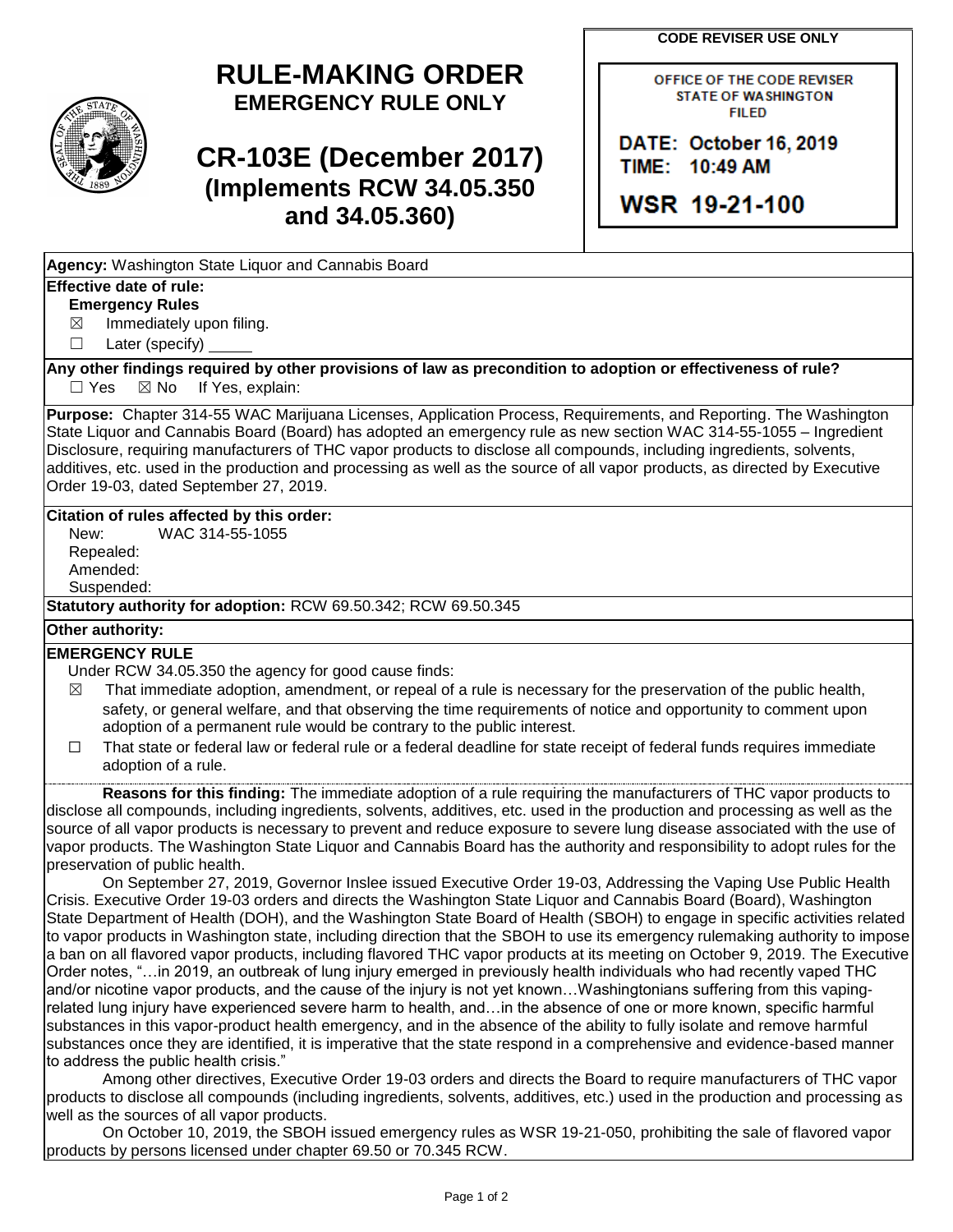This emergency rule requires that marijuana licensees disclose all compounds, including but not limited to ingredients, solvents, additives, preservatives, thickening agents, terpenes and other substances used to produce or added to marijuana concentrates for inhalation or marijuana-infused extracts for inhalation at any point during production and processing, regardless of source and origin. Disclosure must be made to the board on forms provided by the board, and submitted to an email address or other platform provided and maintained by the board. Because the outbreak of lung disease is occurring now and growing, the immediate adoption of rule requiring disclosure of compounds and other substances added to marijuana concentrates for inhalation or marijuana-infused extracts for inhalation is necessary for the preservation of public health, safety and general welfare by assisting public health officials in isolating the compounds and products that may be connected to the recent outbreak of lung disease.

| If any category is left blank, it will be calculated as zero.<br>Note:<br>No descriptive text.                                         |                     |         |                |
|----------------------------------------------------------------------------------------------------------------------------------------|---------------------|---------|----------------|
| Count by whole WAC sections only, from the WAC number through the history note.<br>A section may be counted in more than one category. |                     |         |                |
| The number of sections adopted in order to comply with:                                                                                |                     |         |                |
| Federal statute:                                                                                                                       | New                 | Amended | Repealed       |
| Federal rules or standards:                                                                                                            | New                 | Amended | Repealed       |
| Recently enacted state statutes:                                                                                                       | New                 | Amended | Repealed       |
| The number of sections adopted at the request of a nongovernmental entity:                                                             |                     |         |                |
|                                                                                                                                        | New                 | Amended | Repealed       |
| The number of sections adopted on the agency's own initiative:                                                                         |                     |         |                |
|                                                                                                                                        | New                 | Amended | Repealed       |
| The number of sections adopted in order to clarify, streamline, or reform agency procedures:                                           |                     |         |                |
|                                                                                                                                        | New                 | Amended | Repealed       |
| The number of sections adopted using:                                                                                                  |                     |         |                |
| Negotiated rule making:                                                                                                                | New                 | Amended | Repealed       |
| Pilot rule making:                                                                                                                     | New                 | Amended | Repealed       |
| Other alternative rule making:                                                                                                         | New<br>$\mathbf{1}$ | Amended | Repealed       |
| Date Adopted: October 16, 2019                                                                                                         | Signature:          |         |                |
| Name: Jane Rushford                                                                                                                    |                     |         | Jectural for d |
| Title: Chair                                                                                                                           |                     |         |                |